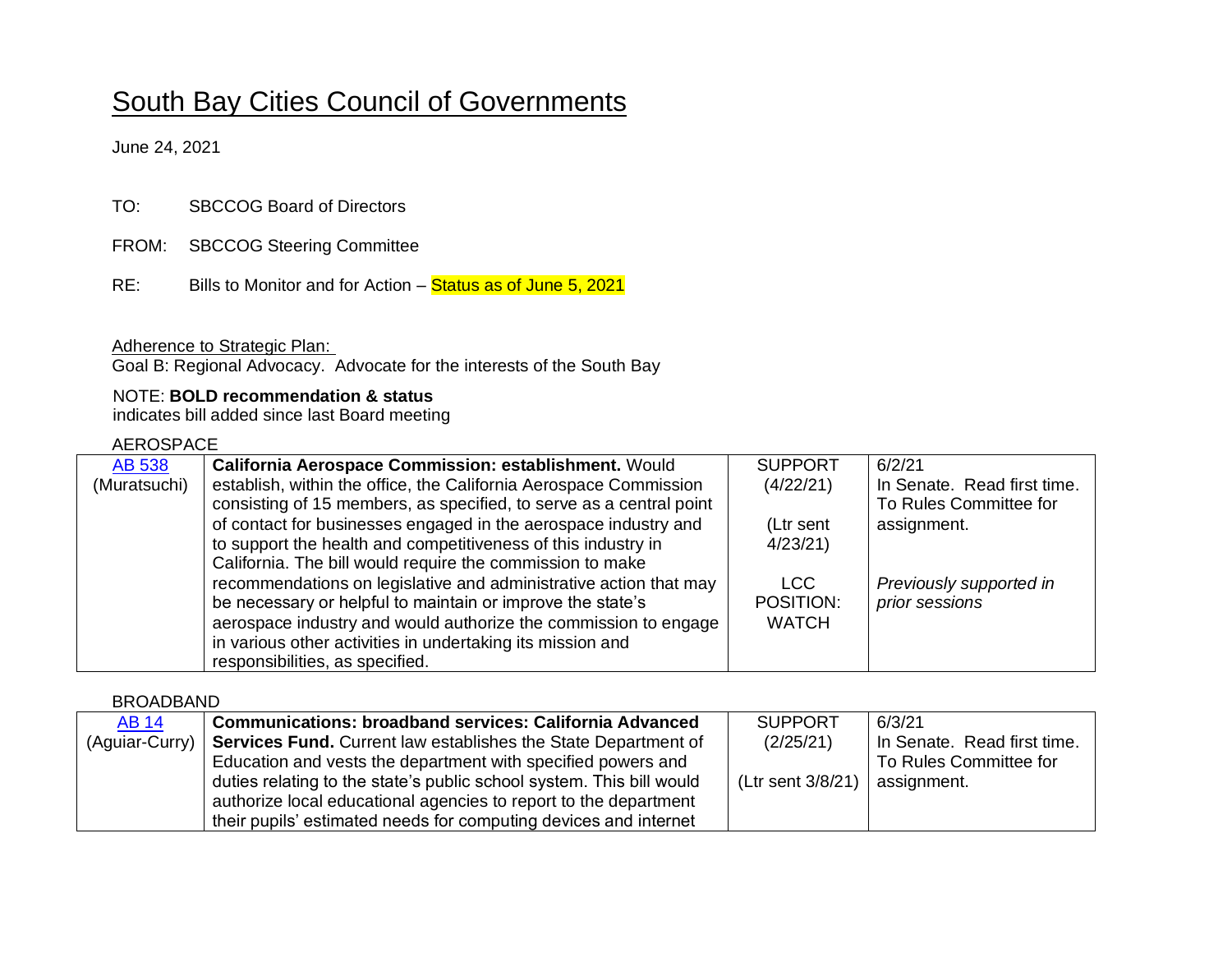|               | connectivity adequate for at-home learning. The bill would require      | <b>LCC</b>        |                             |
|---------------|-------------------------------------------------------------------------|-------------------|-----------------------------|
|               | the department, in consultation with the Public Utilities               | POSITION:         |                             |
|               | Commission, to compile that information and to annually post that       | <b>SUPPORT</b>    |                             |
|               | compiled information on the department's internet website.              |                   |                             |
| <b>AB 41</b>  | <b>Broadband Infrastructure.</b> Would state the intent of the          | <b>SUPPORT</b>    | 6/2/21                      |
| (Wood)        | Legislature to enact future legislation that will improve California's  | (3/8/21)          | In Senate. Read first time. |
|               | "Dig Once" policy and expedite the deployment of broadband              |                   | To Rules Committee for      |
|               | infrastructure in communities that are currently unserved and           | (Ltr sent         | assignment.                 |
|               | underserved.                                                            | 3/24/21           |                             |
|               |                                                                         |                   |                             |
|               |                                                                         | <b>LCC</b>        |                             |
|               |                                                                         | POSITION:         |                             |
|               |                                                                         | <b>WATCH</b>      |                             |
| <b>SB4</b>    | <b>Communications: California Advanced Services Fund.</b>               | <b>SUPPORT</b>    | 6/2/21                      |
| (Gonzalez)    | Would require the Governor's Office of Business and Economic            | (2/25/21)         | In Assembly. Read first     |
|               | Development, known as "GO-Biz, to coordinate with other relevant        |                   | time. Heald at Desk.        |
|               | state and local agencies and national organizations to explore          | (Ltr sent 3/8/21) |                             |
|               | ways to facilitate streamlining of local land use approvals and         |                   |                             |
|               | construction permit processes for projects related to broadband         | <b>LCC</b>        |                             |
|               | infrastructure deployment and connectivity.                             | POSITION:         |                             |
|               |                                                                         | <b>SUPPORT</b>    |                             |
| <b>SB 556</b> | Street light poles, traffic signal poles, utility poles, and            | <b>OPPOSE</b>     | 5/20/21                     |
| (Dodd)        | support structures: attachments. This bill would prohibit a local       | (4/12/21)         | Referred to Assembly Local  |
|               | government or local publicly owned electric utility from                |                   | <b>Government Committee</b> |
|               | unreasonably denying the leasing or licensing of its street light       | (Ltr sent         | and Communications and      |
|               | poles or traffic signal poles to communications service providers       | 4/13/21           | Conveyance Committee        |
|               | for the purpose of placing small wireless facilities on those poles.    |                   |                             |
|               | The bill would require that street light poles and traffic signal poles | <b>LCC</b>        |                             |
|               | be made available for the placement of small wireless facilities        | POSITION:         |                             |
|               | under fair, reasonable, and nondiscriminatory fees, subject to          | <b>OPPOSE</b>     |                             |
|               | specified requirements, consistent with a specified decision of the     |                   |                             |
|               | Federal Communications Commission. The bill would specify time          |                   |                             |
|               | periods for various actions relative to requests for placement of a     |                   |                             |
|               | small wireless facility by a communications service provider on a       |                   |                             |
|               | street light pole or traffic signal pole. By placing additional         |                   |                             |
|               | requirements upon local publicly owned electric utilities and local     |                   |                             |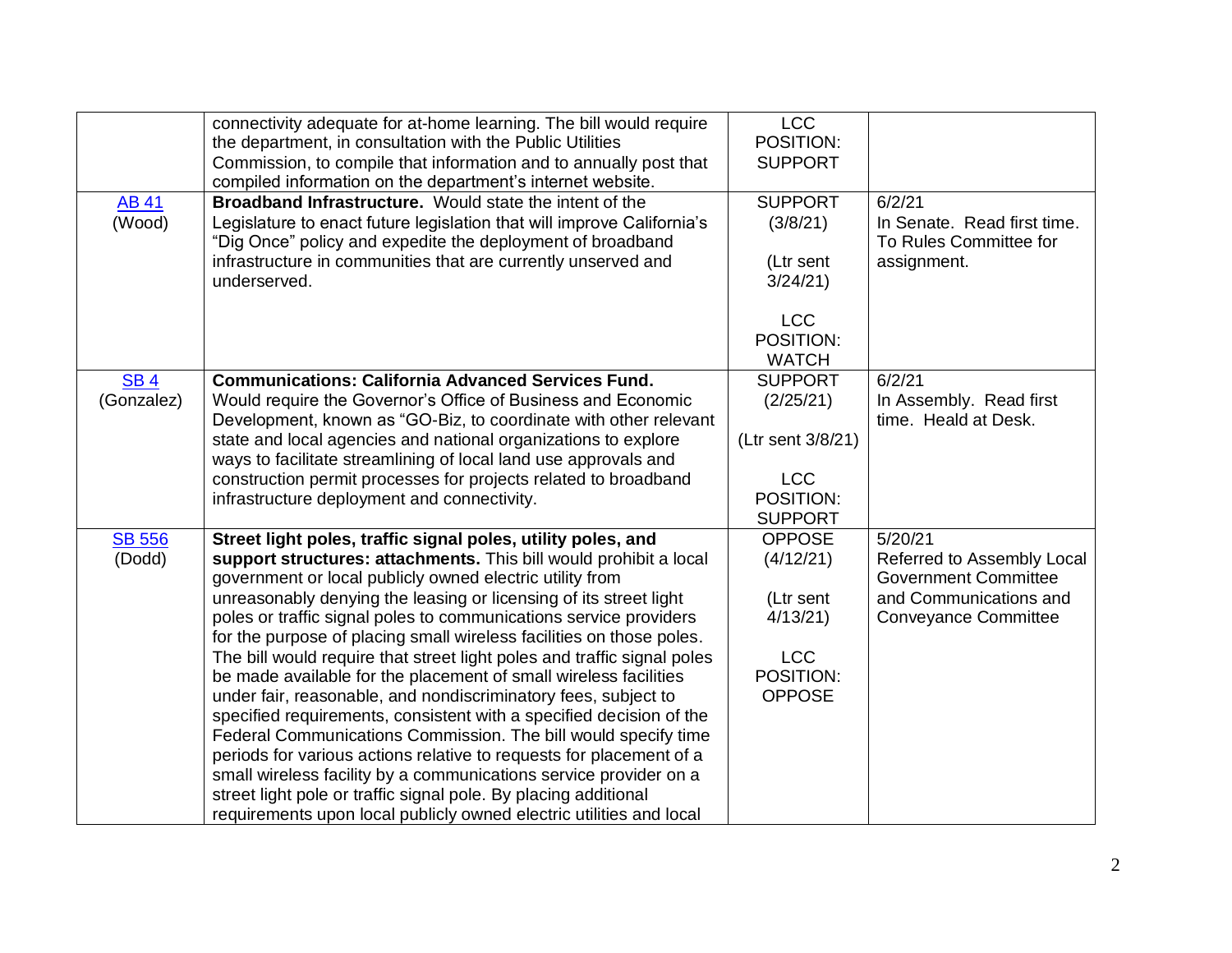| governments, the bill would impose a state-mandated local<br>program, but the bill would provide that no reimbursement is |  |
|---------------------------------------------------------------------------------------------------------------------------|--|
| reguired.                                                                                                                 |  |

#### ENVIRONMENT

| <b>AB78</b>   | San Gabriel and Lower Los Angeles Rivers & Mountains                       | <b>SUPPORT</b>    | 5/28/21                      |
|---------------|----------------------------------------------------------------------------|-------------------|------------------------------|
| (O'Donnell)   | Conservancy: territory: Dominguez Channel watershed &                      | (12/14/20)        | In Senate. Read first time.  |
|               | Santa Catalina Island. Existing law establishes the San Gabriel            |                   | To Rules Committee for       |
| Co-author -   | and Lower Los Angeles Rivers and Mountains Conservancy in the              | (Ltr sent 1/4/21) | assignment.                  |
| Gipson        | Natural Resources Agency and prescribes the functions and duties           |                   |                              |
|               | of the conservancy with regard to the protection, preservation, and        |                   |                              |
|               | enhancement of specified areas of the Counties of Los Angeles and          |                   | Previously supported in last |
|               | Orange located along the San Gabriel River and the lower Los               |                   | session                      |
|               | Angeles River and tributaries along those rivers. Existing law, for        |                   |                              |
|               | purposes of those provisions, defines "territory" to mean the territory    |                   |                              |
|               | of the conservancy that consists of those portions of the Counties of      |                   |                              |
|               | Los Angeles and Orange located within the San Gabriel River and            |                   |                              |
|               | its tributaries, the lower Los Angeles River and its tributaries, and      |                   |                              |
|               | the San Gabriel Mountains, as described.                                   |                   |                              |
|               | This bill would additionally include the Dominguez Channel                 |                   |                              |
|               | watershed and Santa Catalina Island, as described, within that             |                   |                              |
|               | definition of territory, and would make various related changes to         |                   |                              |
|               | the boundaries of that territory.                                          |                   |                              |
|               | This bill would require the conservancy to update the San Gabriel          |                   |                              |
|               | and Lower Los Angeles Parkway and Open Space Plan to include               |                   |                              |
|               | the priorities for conservation and enhanced public use within the         |                   |                              |
|               | Dominguez Channel watershed and Santa Catalina Island.                     |                   |                              |
| <b>AB 246</b> | <b>Contractors: disciplinary actions.</b> Would<br>authorize<br>the        | <b>SUPPORT</b>    | 5/12/21                      |
| (Quirk)       | Contractors' State License Board to include illegal dumping to the         | (4/12/21)         | <b>Referred to Senate</b>    |
|               | list of violations that constitute a cause for disciplinary action against |                   | Committee on Business,       |
|               | a contractor by the Board.                                                 | (Ltr sent         | Professions, & Economic      |
|               |                                                                            | 4/13/21           | Development                  |
|               |                                                                            |                   |                              |
|               |                                                                            | <b>LCC</b>        |                              |
|               |                                                                            | POSITION:         |                              |
|               |                                                                            | <b>WATCH</b>      |                              |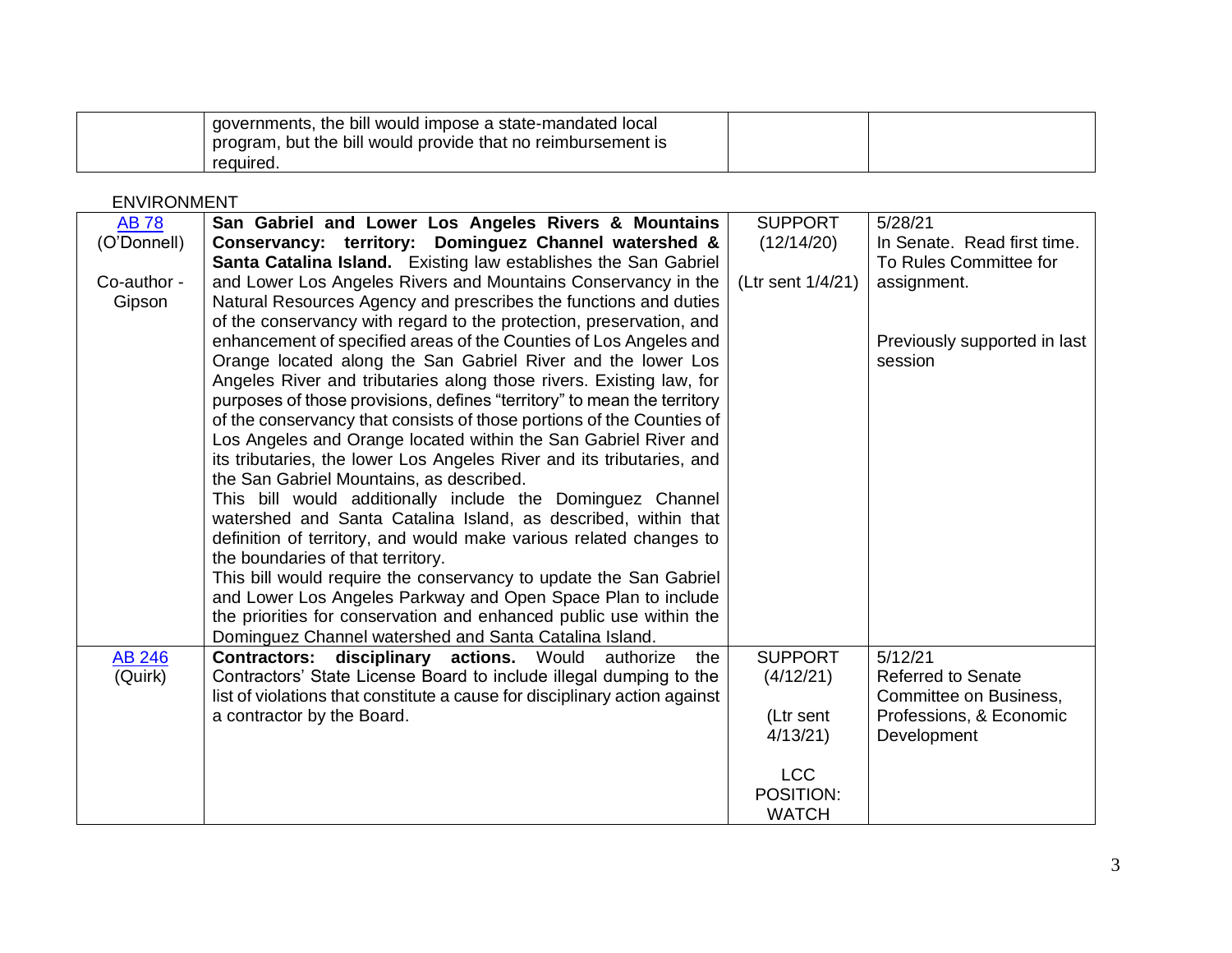| <b>SB 54</b>  | Solid waste: disposable packaging and food ware. Would                   | <b>SUPPORT</b>    | 5/20/21                     |
|---------------|--------------------------------------------------------------------------|-------------------|-----------------------------|
| (Allen)       | declare the intent of the Legislature to enact the Plastic Pollution     | (2/25/21)         | Ordered to inactive file on |
|               | Producer Responsibility Act, which would significantly reduce the        |                   | request of Senator Allen    |
|               | amount of disposable packaging and food ware waste entering              | (Ltr sent 3/8/21) |                             |
|               | California's waste stream, polluting oceans, littering local             |                   |                             |
|               |                                                                          | <b>LCC</b>        |                             |
|               | communities and beaches, and costing local governments millions          |                   |                             |
|               | of dollars in cleanup costs through source reduction requirements        | POSITION:         |                             |
|               | and increased composting and recycling.                                  | <b>SUPPORT IN</b> |                             |
|               |                                                                          | <b>CONCEPT</b>    |                             |
| <b>SB 83</b>  | California Infrastructure and Economic Development Bank:                 | <b>SUPPORT</b>    | 6/3/21                      |
| (Allen)       | Sea Level Rise Revolving Loan Program. Would create the Sea              | (2/25/21)         | Referred to Assembly        |
|               | Level Rise Revolving Loan Program within the I-Bank to provide           |                   | <b>Natural Resources</b>    |
|               | low-interest loans to local jurisdictions for the purchase of coastal    | (Ltr sent 3/8/21) | Committee                   |
|               | properties in their jurisdictions identified as vulnerable coastal       |                   |                             |
|               | property. Would require the California Coastal Commission, before        | <b>LCC</b>        |                             |
|               | January 1, 2023, in consultation with the California Coastal             | POSITION:         |                             |
|               | Commission, the State Lands Commission, and any other                    | <b>WATCH</b>      |                             |
|               | applicable state, federal, and local entities with relevant jurisdiction |                   |                             |
|               | and expertise, to determine criteria and guidelines for the              |                   |                             |
|               | identification of vulnerable coastal<br>properties eligible for          |                   |                             |
|               | participation in the program. Would authorize specified local            |                   |                             |
|               | jurisdictions to apply for, and be awarded, a low-interest loan under    |                   |                             |
|               | the program if the local jurisdiction develops and submits to the bank   |                   |                             |
|               | a vulnerable coastal property plan.                                      |                   |                             |
| <b>SB 612</b> | Electrical corporations and other load-serving entities:                 | <b>SUPPORT</b>    | 6/2/21                      |
| (Portantino)  | allocation of legacy resources. Would ensure CCA customers               | (4/22/21)         | In Assembly. Read first     |
|               | receive fair and equal access to the benefits and resources that all     |                   | time. Held at Desk.         |
|               | customers pay for and would ensure these legacy contracts are            | <b>LCC</b>        |                             |
|               | managed in a way to maximize benefits for everyone. CCA                  | POSITION:         |                             |
|               | customers continue to pay for resources (energy) procured on their       | <b>SUPPORT</b>    |                             |
|               | behalf through the power charge indifference adjustment but receive      |                   |                             |
|               | no benefits like IOU customers. Would require CPUC recognize             |                   |                             |
|               | value of GHG-free energy in legacy contracts. Would increase             |                   |                             |
|               | transparency around how IOUs renegotiate legacy contracts.               |                   |                             |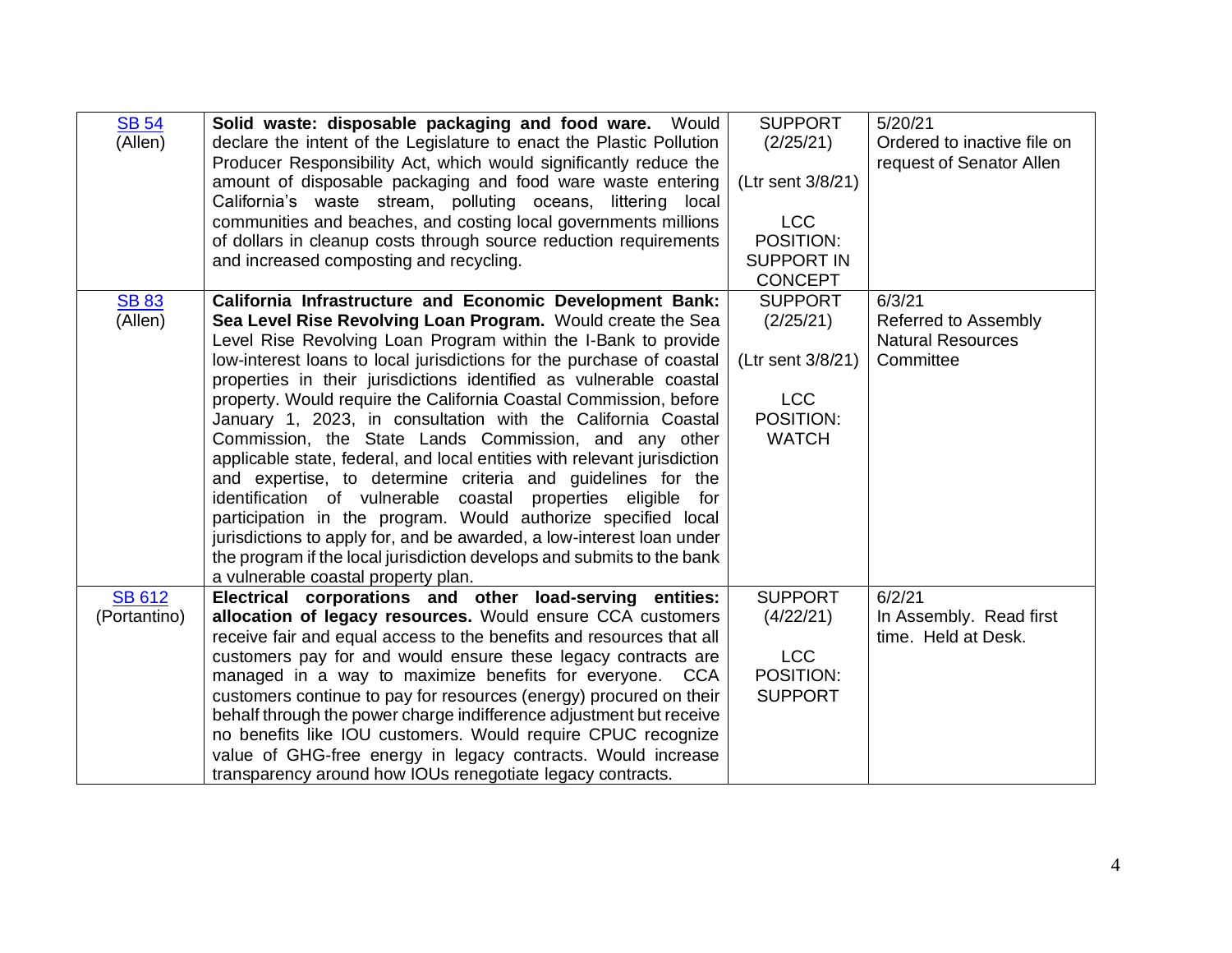| <b>FINANCE</b>   |                                                                       |                |                                 |
|------------------|-----------------------------------------------------------------------|----------------|---------------------------------|
| <b>AB 106</b>    | <b>Regions Rise Grant Program.</b> Would state the intent of the      | <b>MONITOR</b> | 5/28/21                         |
| (Salas)          | Legislature to enact legislation that would establish the Regions     |                | In Senate. Read first time.     |
|                  | Rise Grant Program in order to close the equity gap and spur          | LCC &          | To Rules Committee for          |
|                  | economic growth.                                                      | <b>CALCOG</b>  | assignment.                     |
|                  |                                                                       | POSITION:      |                                 |
|                  |                                                                       | <b>WATCH</b>   |                                 |
|                  |                                                                       |                |                                 |
| ACA <sub>1</sub> | Local government financing: affordable housing and public             | <b>MONITOR</b> | 4/22/21                         |
| (Aguiar-Curry)   | infrastructure: voter approval. The California Constitution           |                | Referred to Assembly Local      |
|                  | prohibits the ad valorem tax rate on real property from exceeding     |                | Government and                  |
|                  | 1% of the full cash value of the property, subject to certain         | LCC            | <b>Appropriation Committees</b> |
|                  | exceptions. This measure would create an additional exception to      | POSITION:      |                                 |
|                  | the 1% limit that would authorize a city, county, city and county, or | <b>WATCH</b>   |                                 |
|                  | special district to levy an ad valorem tax to service bonded          |                |                                 |
|                  | indebtedness incurred to fund the construction, reconstruction,       |                |                                 |
|                  | rehabilitation, or replacement of public infrastructure, affordable   |                |                                 |
|                  | housing, or permanent supportive housing, or the acquisition or       |                |                                 |
|                  | lease of real property for those purposes, if the proposition         |                |                                 |
|                  | proposing that tax is approved by 55% of the voters of the city,      |                |                                 |
|                  | county, or city and county, as applicable, and the proposition        |                |                                 |
|                  | includes specified accountability requirements.                       |                |                                 |

#### GOVERNANCE

| <b>AB 339</b> | State and local government: open meetings. Would, until              | <b>OPPOSE</b> | 6/3/21                      |
|---------------|----------------------------------------------------------------------|---------------|-----------------------------|
| (Lee)         | December 31, 2023, require all open and public meetings of a city    | (4/22/21)     | In Senate. Read first time. |
|               | council or a county board of supervisors that governs a jurisdiction |               | To Rules Committee for      |
|               | containing least 250,000 people to include an opportunity for        | (Ltr sent     | assignment.                 |
|               | members of the public to attend via a telephonic option or an        | 4/26/21       |                             |
|               | internet-based service option. The bill would require all open and   |               |                             |
|               | public meetings to include an in-person public comment               | LCC.          |                             |
|               | opportunity, except in specified circumstances during a declared     | POSITION:     |                             |
|               | state or local emergency. The bill would require all meetings to     | <b>OPPOSE</b> |                             |
|               | provide the public with an opportunity to comment on proposed        |               |                             |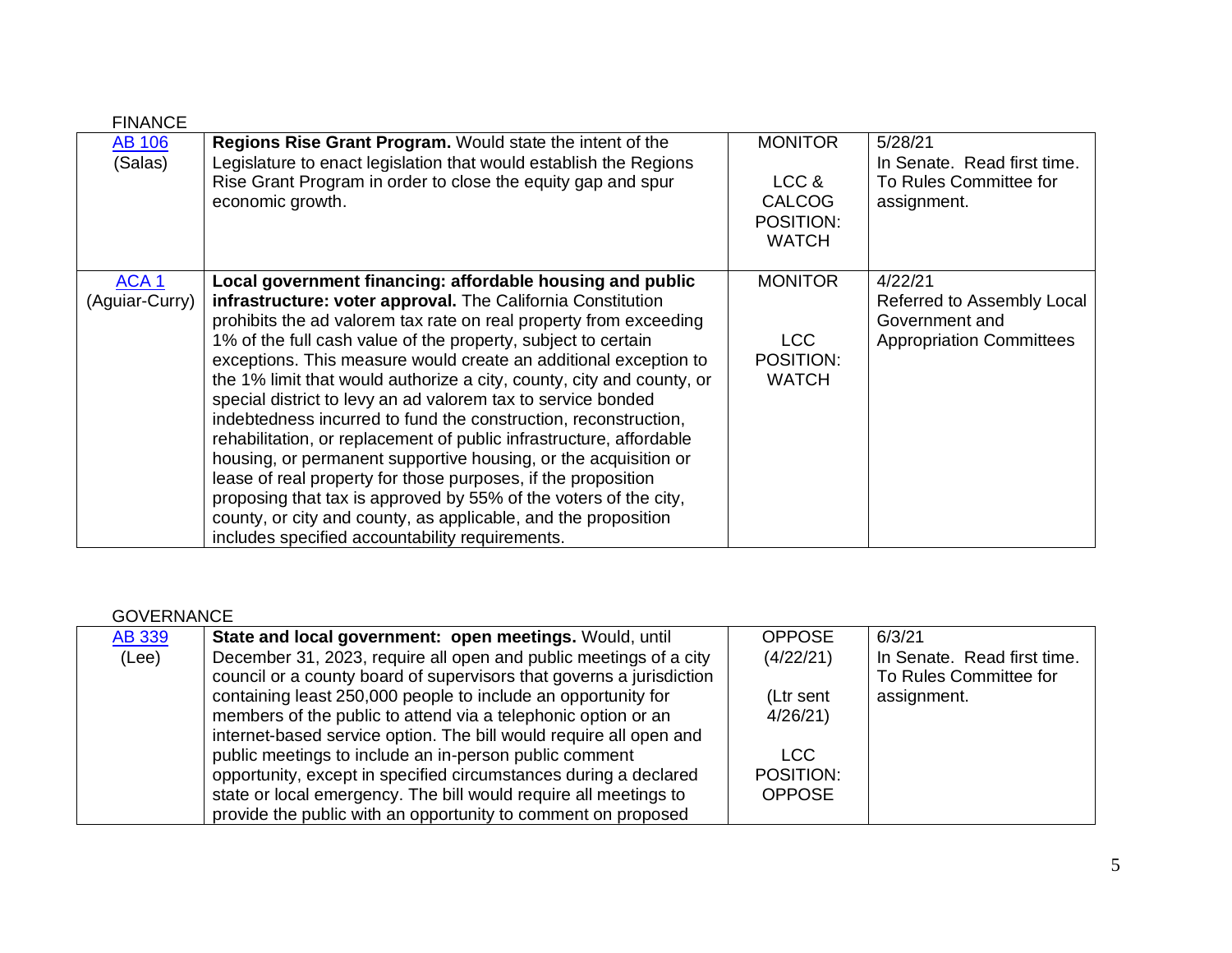|                            | legislation in person and remotely via a telephonic or an internet-<br>based service option, as provided.                                                                                                                                                                                                                                                                                                                                                                                                                                                                                                                                                                                                                                                                                                                                                                                                                                                                                                                                                                                                                                                                                                                                                      |                                                           |                                                                                                 |
|----------------------------|----------------------------------------------------------------------------------------------------------------------------------------------------------------------------------------------------------------------------------------------------------------------------------------------------------------------------------------------------------------------------------------------------------------------------------------------------------------------------------------------------------------------------------------------------------------------------------------------------------------------------------------------------------------------------------------------------------------------------------------------------------------------------------------------------------------------------------------------------------------------------------------------------------------------------------------------------------------------------------------------------------------------------------------------------------------------------------------------------------------------------------------------------------------------------------------------------------------------------------------------------------------|-----------------------------------------------------------|-------------------------------------------------------------------------------------------------|
| <b>AB 361</b><br>(Rivas)   | Open meetings: local agencies: teleconferences. Would<br>authorize a local agency to use teleconferencing without complying<br>with the teleconferencing requirements imposed by the Ralph M.<br>Brown Act when a legislative body of a local agency holds a<br>meeting for the purpose of declaring or ratifying a local emergency,<br>during a declared state or local emergency, as those terms are<br>defined, when state or local health officials have imposed or<br>recommended measures to promote social distancing, and during<br>a declared local emergency provided the legislative body makes<br>certain determinations by majority vote. The bill would require<br>legislative bodies that hold teleconferenced meetings under these<br>abbreviated teleconferencing procedures to give notice of the<br>meeting and post agendas, as described, to allow members of the<br>public to access the meeting and address the legislative body, to<br>give notice of the means by which members of the public may<br>access the meeting and offer public comment, as provided, to<br>conduct the meeting in a manner that protects the statutory and<br>constitutional rights of the parties and the public appearing before<br>the legislative body. | <b>MONITOR</b><br><b>LCC</b><br>POSITION:<br><b>WATCH</b> | 5/27/21<br><b>Referred to Senate</b><br>Government and Finance &<br><b>Judiciary Committees</b> |
| <b>AB 1195</b><br>(Garcia) | Southern Los Angeles County Regional Water Agency.<br>Existing law establishes the Safe and Affordable Drinking Water<br>Fund in the State Treasury to help water systems provide an<br>adequate and affordable supply of safe drinking water in both the<br>near and long terms. This bill would prohibit, once an operator of a<br>public water system exercises water rights for the benefit of the<br>public water system, those surface water rights or groundwater<br>rights from being severed or otherwise separated from the public<br>water system. Would enact the Southern Los Angeles County<br>Human Right to Water Collaboration Act, which would require the<br>state board to appoint a commissioner to, among other things,<br>expend moneys from the Safe and Affordable Drinking Water Fund<br>on behalf of the state board for eligible purposes and recipients in<br>southern Los Angeles County, within the jurisdictional boundaries<br>of the Water Replenishment District of Southern California and in                                                                                                                                                                                                                              | <b>MONITOR</b><br><b>LCC</b><br>POSITION:<br><b>WATCH</b> | 5/28/21<br>In Senate. Read first time.<br>To Rules Committee for<br>assignment.                 |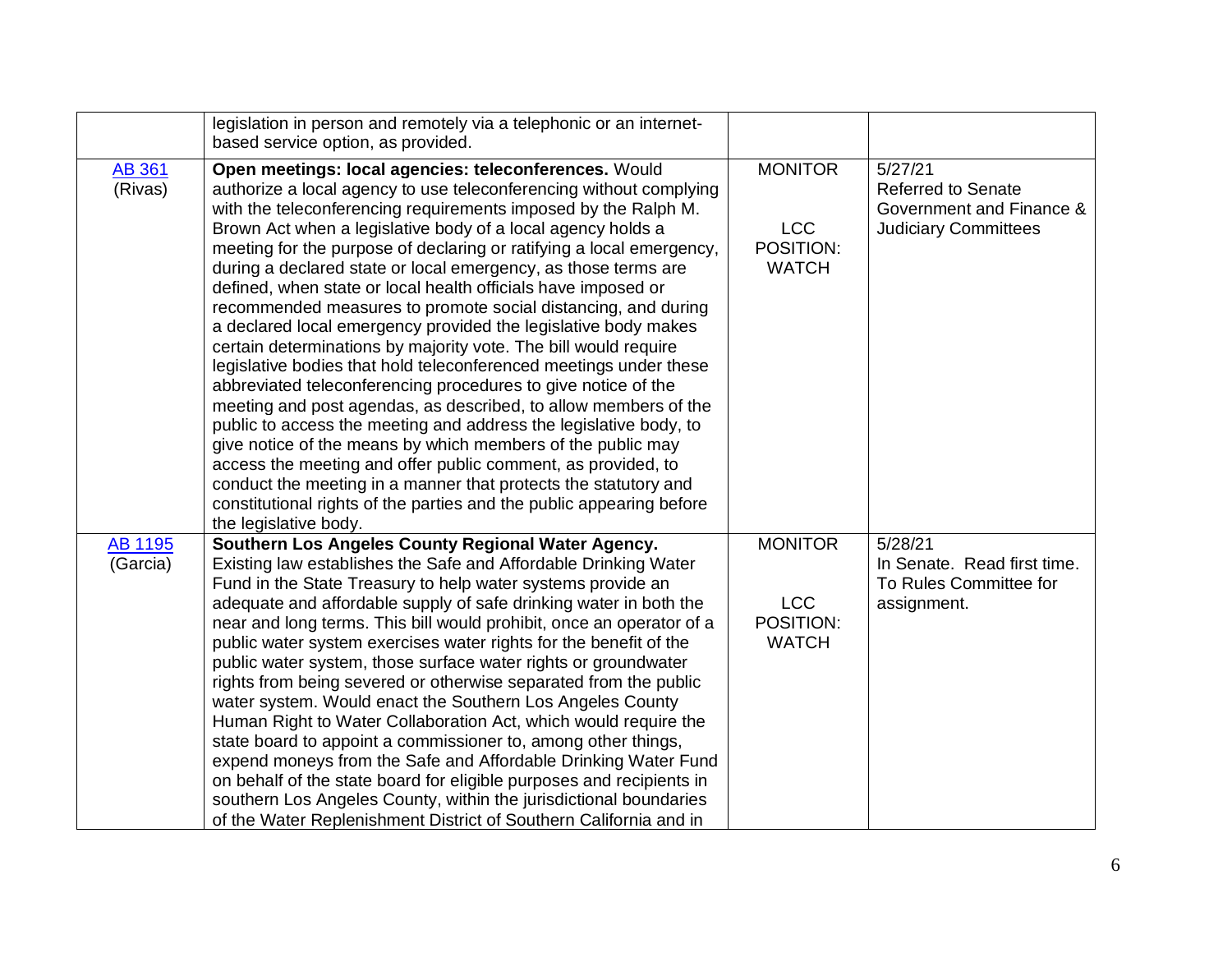| collaboration with the communities and operators of public water<br>systems in the region. The bill would require the commissioner, on<br>or before December 31, 2024, to develop and submit to the state<br>board a plan for the long-term sustainability of public water<br>systems in southern Los Angeles County, in collaboration with a<br>technical advisory board, which the bill would create. The bill<br>would require the technical advisory board to be composed of an<br>unspecified number of members, with one member appointed by<br>the state board and the remaining members appointed by<br>unspecified entities. Would require the commissioner, among other<br>things, to oversee the work of the Water Replenishment District of<br>Southern California in a specified assessment and to consult with |
|------------------------------------------------------------------------------------------------------------------------------------------------------------------------------------------------------------------------------------------------------------------------------------------------------------------------------------------------------------------------------------------------------------------------------------------------------------------------------------------------------------------------------------------------------------------------------------------------------------------------------------------------------------------------------------------------------------------------------------------------------------------------------------------------------------------------------|
|                                                                                                                                                                                                                                                                                                                                                                                                                                                                                                                                                                                                                                                                                                                                                                                                                              |
|                                                                                                                                                                                                                                                                                                                                                                                                                                                                                                                                                                                                                                                                                                                                                                                                                              |
|                                                                                                                                                                                                                                                                                                                                                                                                                                                                                                                                                                                                                                                                                                                                                                                                                              |
|                                                                                                                                                                                                                                                                                                                                                                                                                                                                                                                                                                                                                                                                                                                                                                                                                              |
|                                                                                                                                                                                                                                                                                                                                                                                                                                                                                                                                                                                                                                                                                                                                                                                                                              |
|                                                                                                                                                                                                                                                                                                                                                                                                                                                                                                                                                                                                                                                                                                                                                                                                                              |
|                                                                                                                                                                                                                                                                                                                                                                                                                                                                                                                                                                                                                                                                                                                                                                                                                              |
|                                                                                                                                                                                                                                                                                                                                                                                                                                                                                                                                                                                                                                                                                                                                                                                                                              |
|                                                                                                                                                                                                                                                                                                                                                                                                                                                                                                                                                                                                                                                                                                                                                                                                                              |
|                                                                                                                                                                                                                                                                                                                                                                                                                                                                                                                                                                                                                                                                                                                                                                                                                              |
|                                                                                                                                                                                                                                                                                                                                                                                                                                                                                                                                                                                                                                                                                                                                                                                                                              |
|                                                                                                                                                                                                                                                                                                                                                                                                                                                                                                                                                                                                                                                                                                                                                                                                                              |
| the Los Angeles County Local Agency Formation Commission                                                                                                                                                                                                                                                                                                                                                                                                                                                                                                                                                                                                                                                                                                                                                                     |
| regarding effective public water system governance strategies in                                                                                                                                                                                                                                                                                                                                                                                                                                                                                                                                                                                                                                                                                                                                                             |
| the region, as specified. The bill would require the commissioner to                                                                                                                                                                                                                                                                                                                                                                                                                                                                                                                                                                                                                                                                                                                                                         |
| oversee the expenditure of all state funding for groundwater                                                                                                                                                                                                                                                                                                                                                                                                                                                                                                                                                                                                                                                                                                                                                                 |
| cleanup in the region and to oversee the operations of the Central                                                                                                                                                                                                                                                                                                                                                                                                                                                                                                                                                                                                                                                                                                                                                           |
| Basin Municipal Water District in selling drinking water and                                                                                                                                                                                                                                                                                                                                                                                                                                                                                                                                                                                                                                                                                                                                                                 |
| recycled water to public water systems in its jurisdiction. The bill                                                                                                                                                                                                                                                                                                                                                                                                                                                                                                                                                                                                                                                                                                                                                         |
| would authorize the commissioner to require the Central Basin                                                                                                                                                                                                                                                                                                                                                                                                                                                                                                                                                                                                                                                                                                                                                                |
| Municipal Water District to pay for an audit directed by the                                                                                                                                                                                                                                                                                                                                                                                                                                                                                                                                                                                                                                                                                                                                                                 |
| commissioner.                                                                                                                                                                                                                                                                                                                                                                                                                                                                                                                                                                                                                                                                                                                                                                                                                |

### HOMELESS

| <b>AB 816</b> | State and local agencies: homelessness plan. This bill, upon                                                                                                                                                                                                                                                                                                            | <b>MONITOR</b>   | 5/28/21                                                              |
|---------------|-------------------------------------------------------------------------------------------------------------------------------------------------------------------------------------------------------------------------------------------------------------------------------------------------------------------------------------------------------------------------|------------------|----------------------------------------------------------------------|
| (Chiu)        | appropriation by the Legislature or upon receiving technical<br>assistance offered by the federal Department of Housing and<br>Urban Development (HUD), if available, would require the<br>Homeless Coordinating and Financing Council to conduct, or                                                                                                                   | LCC<br>POSITION: | In Senate. Read first time.<br>To Rules Committee for<br>assignment. |
|               | contract with an entity to conduct, a statewide needs and gaps<br>analysis to, among other things, identify state programs that<br>provide housing or services to persons experiencing<br>homelessness and create a financial model that will assess certain<br>investment needs for the purpose of moving persons experiencing<br>homelessness into permanent housing. | <b>WATCH</b>     |                                                                      |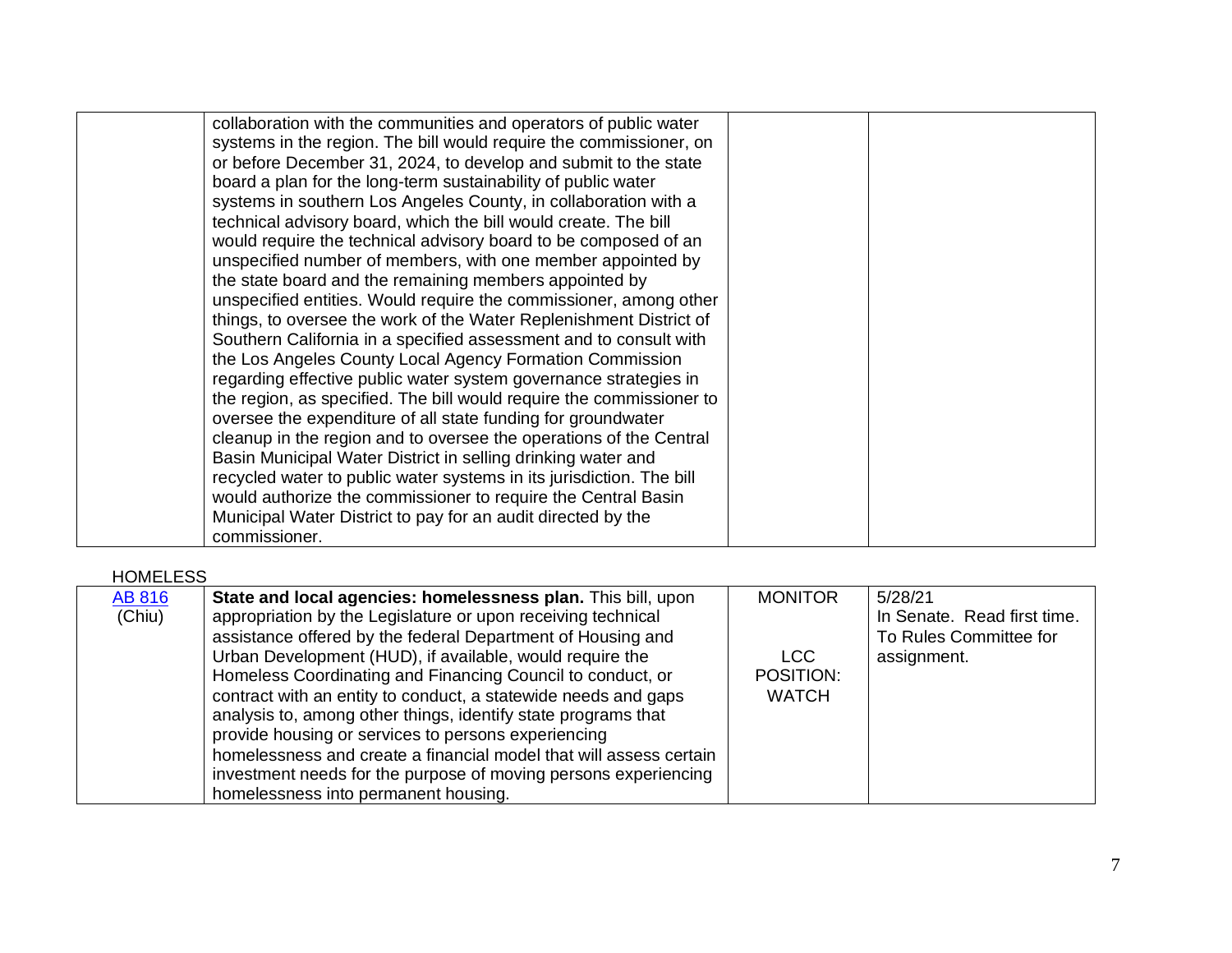| <b>HOUSING</b>             |                                                                                                                                                                                                                                                                                                                                                                                                                                                                                                                                                                                                                                                                                                                                                                                                                                                                                                                                                                                                                                                                                                                                                                                                                                                                                                                                                                                                                                                                                                                                                                                                                                                                                                                                                                                                                         |                                                                                               |                                                                                           |
|----------------------------|-------------------------------------------------------------------------------------------------------------------------------------------------------------------------------------------------------------------------------------------------------------------------------------------------------------------------------------------------------------------------------------------------------------------------------------------------------------------------------------------------------------------------------------------------------------------------------------------------------------------------------------------------------------------------------------------------------------------------------------------------------------------------------------------------------------------------------------------------------------------------------------------------------------------------------------------------------------------------------------------------------------------------------------------------------------------------------------------------------------------------------------------------------------------------------------------------------------------------------------------------------------------------------------------------------------------------------------------------------------------------------------------------------------------------------------------------------------------------------------------------------------------------------------------------------------------------------------------------------------------------------------------------------------------------------------------------------------------------------------------------------------------------------------------------------------------------|-----------------------------------------------------------------------------------------------|-------------------------------------------------------------------------------------------|
| <b>AB68</b><br>(Salas)     | <b>Department of Housing and Community Development:</b><br>housing appeals committee: housing development and<br>financing. Would revise and recast provisions related to the<br>California Statewide Housing Plan. Would, starting with any update<br>or revision to the plan on or after January 1, 2022, require the plan<br>to include specified information, including, among other things, an<br>inventory number of affordable units needed to meet the state's<br>affordable housing needs and an identification of strategies to help<br>individuals experiencing homelessness. Would require the<br>department to publish and make the plan available to the public on<br>the department's internet website. Would require the department to<br>develop and publish on its internet website an annual report by<br>December 31 of each year that includes specified information<br>regarding grant programs that are administered by the department,<br>including the median time between the issuance of award letters<br>and the issuance of funding, a comparison of how the median time<br>between award letter and funding varies across department<br>administered programs, and changes to the median time between<br>the issuance of award letters and the issuance of funding for each<br>program since the previous annual report. Would require the<br>department to develop and publish on its internet website an<br>annual report by December 31 of each year that includes specified<br>information regarding housing element enforcement actions,<br>including the number of housing element enforcement actions<br>taken against cities and counties, outcomes of those enforcement<br>actions, and the median time between the initiation of each<br>enforcement action and its resolution. | <b>OPPOSE</b><br>(4/12/21)<br>(Ltr sent<br>4/13/21<br><b>LCC</b><br>POSITION:<br><b>WATCH</b> | 6/3/21<br>Read third time and<br>passed. Ordered to the<br>Senate.                        |
| <b>AB 787</b><br>(Gabriel) | Planning and zoning: housing element: converted affordable<br>housing units. This bill would authorize a planning agency to<br>include in its annual report the number of units in an existing<br>multifamily building that were converted to deed-restricted rental<br>housing for very low, low-, or moderate-income households by the<br>imposition of affordability covenants and restrictions for the unit.<br>The bill would apply only to converted units that meet specified<br>requirements, including that the rent for the unit prior to conversion                                                                                                                                                                                                                                                                                                                                                                                                                                                                                                                                                                                                                                                                                                                                                                                                                                                                                                                                                                                                                                                                                                                                                                                                                                                          | <b>MONITOR</b>                                                                                | 5/28/21<br>In Senate. Read first<br>time. To Rules<br><b>Committee for</b><br>assignment. |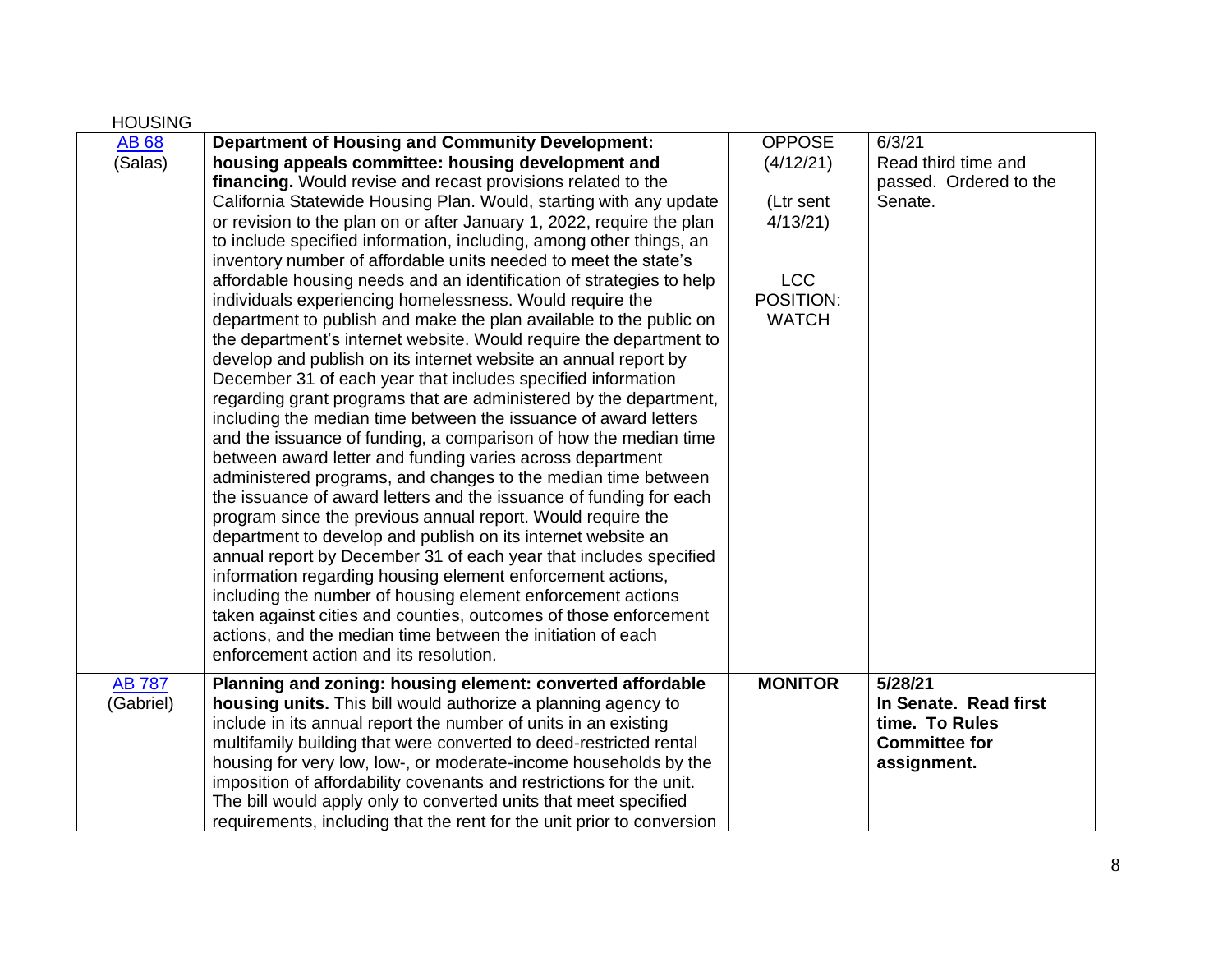|                              | was not affordable to very low, low-, or moderate-income<br>households and the initial postconversion rent for the unit is at<br>least 10% less than the average monthly rent charged over the 12<br>months prior to conversion. The bill would authorize a city or<br>county to reduce its share of regional housing need for the income<br>category of the converted units on a unit- for -unit basis, as<br>specified. |                  |                                          |
|------------------------------|---------------------------------------------------------------------------------------------------------------------------------------------------------------------------------------------------------------------------------------------------------------------------------------------------------------------------------------------------------------------------------------------------------------------------|------------------|------------------------------------------|
| <b>AB 989</b>                | <b>Housing Accountability Act: appeals: Housing Accountability</b>                                                                                                                                                                                                                                                                                                                                                        | <b>RECOMMEND</b> | 6/2/21                                   |
| (Gabriel)                    | <b>Committee.</b> This bill would establish a Housing Accountability<br>Committee, and would prescribe its membership. The bill would                                                                                                                                                                                                                                                                                     | <b>OPPOSE</b>    | In Senate. Read first<br>time. To Rules  |
|                              | authorize an applicant who proposes a housing development                                                                                                                                                                                                                                                                                                                                                                 |                  | <b>Committee for</b>                     |
|                              | project pursuant to the Housing Accountability Act, as described                                                                                                                                                                                                                                                                                                                                                          | <b>LCC</b>       | assignment.                              |
|                              | above, to appeal a local agency's decision on the project                                                                                                                                                                                                                                                                                                                                                                 | <b>POSITION:</b> |                                          |
|                              | application to the committee.                                                                                                                                                                                                                                                                                                                                                                                             | <b>OPPOSE</b>    |                                          |
| <b>AB 1199</b>               | Homes for Families and Corporate Monopoly Transparency                                                                                                                                                                                                                                                                                                                                                                    | <b>MONITOR</b>   | 4/6/21                                   |
| (Gipson)                     | Excise Tax: qualified property: reporting requirements.                                                                                                                                                                                                                                                                                                                                                                   |                  | Re-referred to Assembly                  |
|                              | Would require annual reports to the Secretary of State by qualified<br>entities owning qualified properties of specified information about                                                                                                                                                                                                                                                                                |                  | <b>Revenue and Taxation</b><br>Committee |
|                              | those properties. Would impose an annual excise tax upon a                                                                                                                                                                                                                                                                                                                                                                |                  |                                          |
|                              | qualified taxpayer, as defined, for the privilege of renting or leasing                                                                                                                                                                                                                                                                                                                                                   | <b>LCC</b>       |                                          |
|                              | out qualified property, as defined at a rate of 25% of the gross                                                                                                                                                                                                                                                                                                                                                          | POSITION:        |                                          |
|                              | receipts of the qualified taxpayer that are derived from rental                                                                                                                                                                                                                                                                                                                                                           | <b>WATCH</b>     |                                          |
|                              | income. Would require those funds collected be deposited into the                                                                                                                                                                                                                                                                                                                                                         |                  |                                          |
|                              | Homes for Families Fund which the bill would create to be used for                                                                                                                                                                                                                                                                                                                                                        |                  |                                          |
|                              | specified purposes relating to rental assistance, homelessness,                                                                                                                                                                                                                                                                                                                                                           |                  |                                          |
|                              | affordable housing, and housing counseling services.                                                                                                                                                                                                                                                                                                                                                                      | <b>OPPOSE</b>    | 6/2/21                                   |
| <b>AB 1401</b><br>(Friedman) | <b>Residential and commercial development: parking</b><br>requirements. Would prohibit a local government from imposing                                                                                                                                                                                                                                                                                                   | (4/22/21)        | In Senate. Read first time.              |
|                              | a minimum parking requirement, or enforcing a minimum parking                                                                                                                                                                                                                                                                                                                                                             |                  | To Rules Committee for                   |
|                              | requirement, on residential, commercial, or other development if                                                                                                                                                                                                                                                                                                                                                          | (Ltr sent        | assignment.                              |
|                              | the development is located on a parcel that is within one-half mile                                                                                                                                                                                                                                                                                                                                                       | 4/26/21          |                                          |
|                              | walking distance of public transit, as defined, or located within a                                                                                                                                                                                                                                                                                                                                                       |                  |                                          |
|                              | low-vehicle miles traveled area, as defined. When a project                                                                                                                                                                                                                                                                                                                                                               | <b>LCC</b>       |                                          |
|                              | provides parking voluntarily, nothing in this section shall preclude a                                                                                                                                                                                                                                                                                                                                                    | POSITION:        |                                          |
|                              | local government from imposing requirements on that voluntary                                                                                                                                                                                                                                                                                                                                                             | <b>OPPOSE</b>    |                                          |
|                              | parking to require spaces for car share vehicles. Would not                                                                                                                                                                                                                                                                                                                                                               |                  |                                          |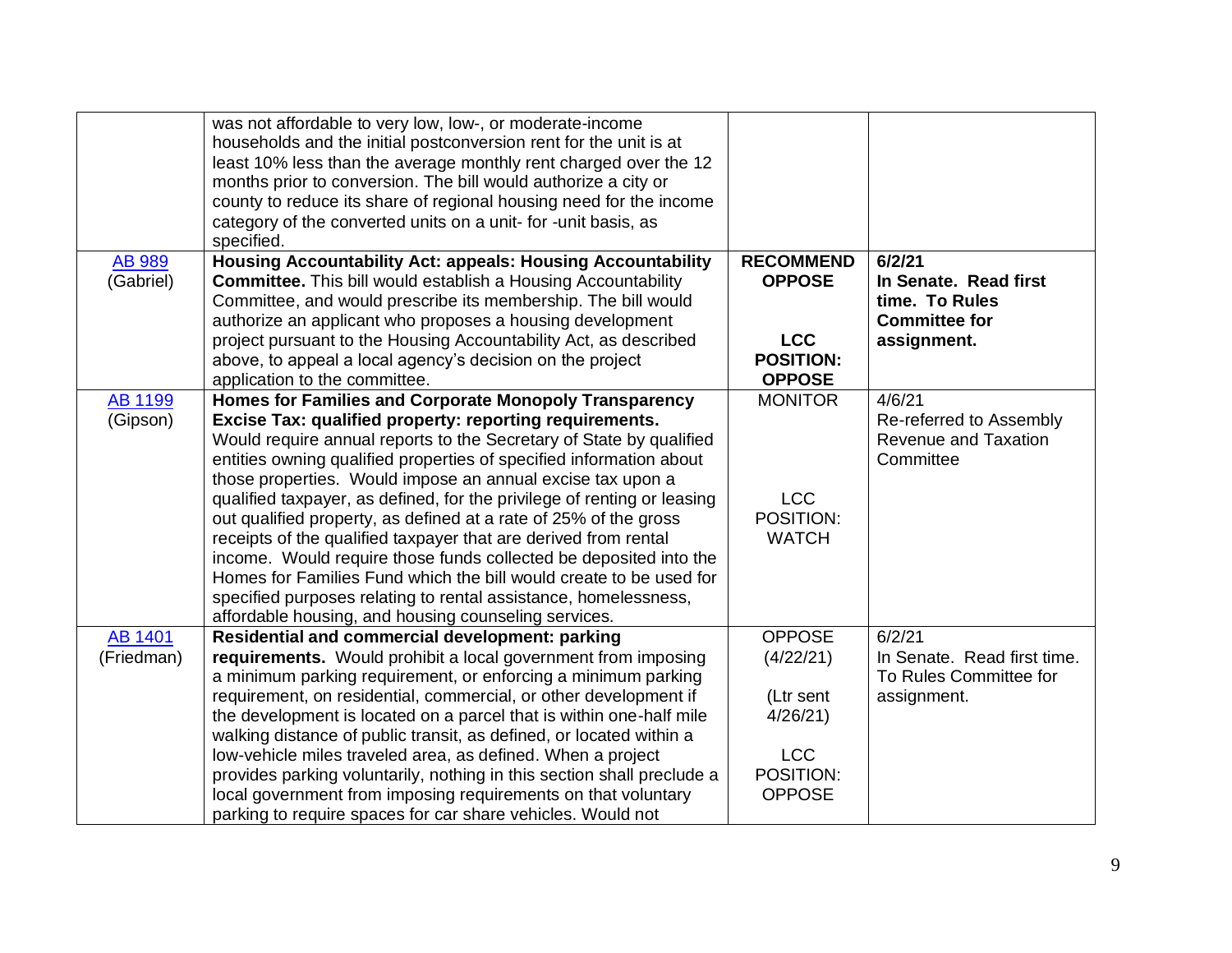|                  | preclude any requirement imposed on a new multifamily or<br>nonresidential development to provide EV parking spaces or those<br>that are accessible by persons with disabilities. |                         |                               |
|------------------|-----------------------------------------------------------------------------------------------------------------------------------------------------------------------------------|-------------------------|-------------------------------|
| ACA <sub>7</sub> | Local government: police power: municipal affairs: land use                                                                                                                       | <b>SUPPORT</b>          | $3/17/21$ from printer        |
| (Muratsuchi)     | and zoning. Would provide that a county or city ordinance or                                                                                                                      | (4/22/21)               |                               |
|                  | regulation enacted under the police power that regulates the                                                                                                                      |                         |                               |
|                  | zoning or use of land within the boundaries of the county or city                                                                                                                 | (Ltr sent               |                               |
|                  | would prevail over conflicting general laws, with specified                                                                                                                       | 4/23/21                 |                               |
|                  | exceptions. The measure, in the event of the conflict with a state                                                                                                                |                         |                               |
|                  | statute, would also specify that a city charter provision, or an                                                                                                                  |                         |                               |
|                  | ordinance or regulation adopted pursuant to a city charter, that                                                                                                                  |                         |                               |
|                  | regulates the zoning or use of land within the boundaries of the city                                                                                                             |                         |                               |
|                  | is deemed to address a municipal affair and prevails over a                                                                                                                       |                         |                               |
|                  | conflicting state statute, except that the measure would provide                                                                                                                  |                         |                               |
|                  | that a court may determine that a city charter provision, ordinance,                                                                                                              |                         |                               |
|                  | or regulation addresses either a matter of statewide concern or a                                                                                                                 |                         |                               |
|                  | municipal affair if it conflicts with specified state statutes. The                                                                                                               |                         |                               |
|                  | measure would make findings in this regard and provide that its                                                                                                                   |                         |                               |
|                  | provisions are severable.                                                                                                                                                         |                         |                               |
| SB <sub>6</sub>  | Local planning: housing: commercial zones. This bill, the                                                                                                                         | <b>MONITOR</b>          | 5/24/21                       |
| (Caballero)      | Neighborhood Homes Act, would deem a housing development                                                                                                                          |                         | In Assembly. Read first       |
|                  | project, as defined, an allowable use on a neighborhood lot, which                                                                                                                |                         | time and held at Desk.        |
|                  | is defined as a parcel within an office or retail commercial zone                                                                                                                 |                         |                               |
|                  | that is not adjacent to an industrial use. The bill would require the                                                                                                             | <b>LCC</b><br>POSITION: |                               |
|                  | density for a housing development under these provisions to meet                                                                                                                  | <b>WATCH</b>            |                               |
|                  | or exceed the density deemed appropriate to accommodate<br>housing for lower income households according to the type of local                                                     |                         |                               |
|                  | jurisdiction, including a density of at least 20 units per acre for a                                                                                                             |                         |                               |
|                  | suburban jurisdiction.                                                                                                                                                            |                         |                               |
| <b>SB 9</b>      | Housing development: approvals. Would require a proposed                                                                                                                          | <b>OPPOSE</b>           | 6/3/21                        |
| (Atkins)         | housing development containing no more than 2 residential units                                                                                                                   | (2/25/21)               | Referred to Assembly Local    |
|                  | within a single-family residential zone to be considered                                                                                                                          |                         | Government & Housing          |
|                  | ministerially, without discretionary review or hearing, if the                                                                                                                    | (Ltr re-sent            | and Community                 |
|                  | proposed housing development meets certain requirements,                                                                                                                          | 4/15/21                 | <b>Development Committees</b> |
|                  | including, but not limited to, that the proposed housing                                                                                                                          |                         |                               |
|                  | development would not require demolition or alteration of housing                                                                                                                 |                         |                               |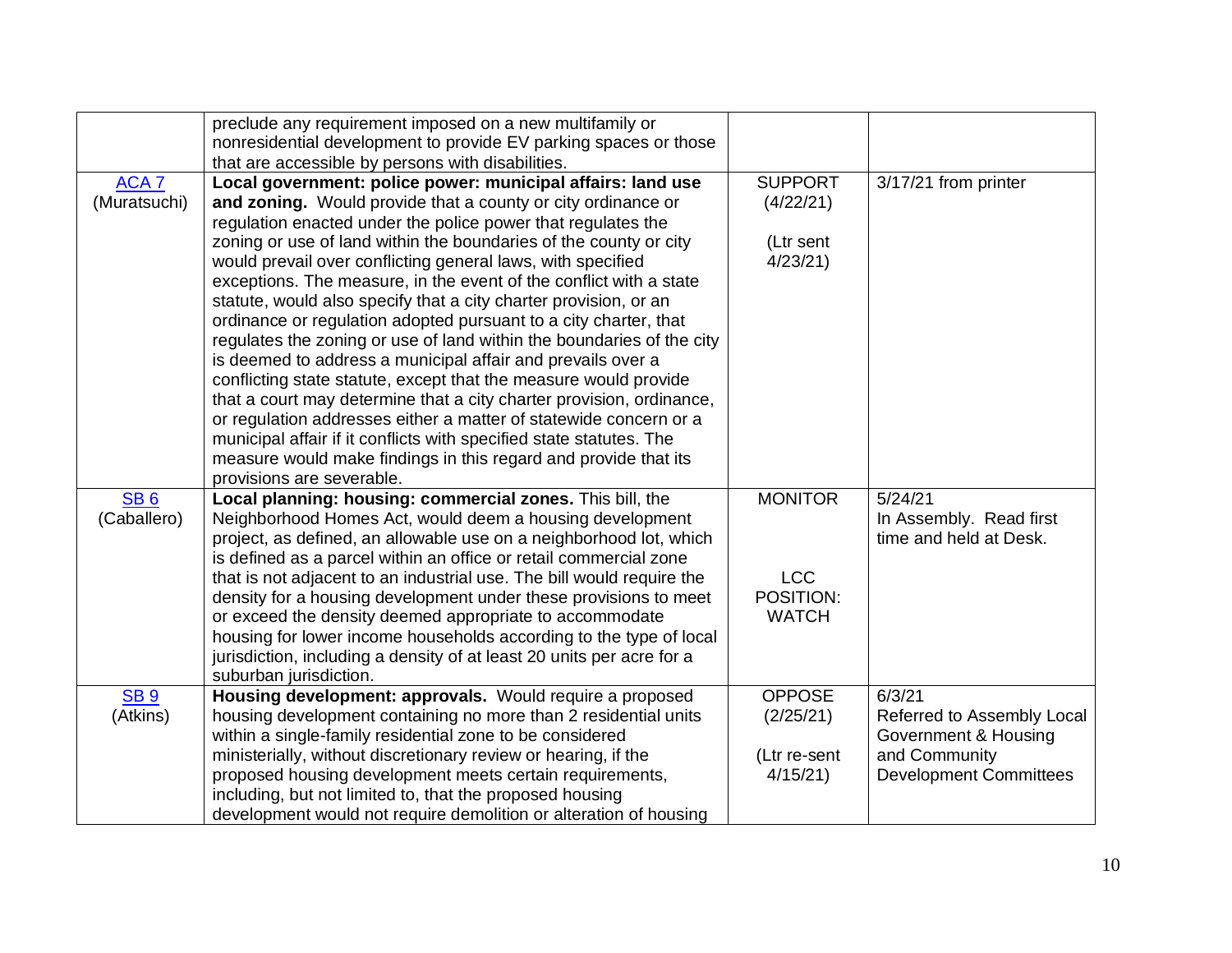|                              | that is subject to a recorded covenant, ordinance, or law that<br>restricts rents to levels affordable to persons and families of<br>moderate, low, or very low income, that the proposed housing<br>development does not allow for the demolition of more than 25% of<br>the existing exterior structural walls, except as provided, and that<br>the development is not located within a historic district, is not<br>included on the State Historic Resources Inventory, or is not within<br>a site that is legally designated or listed as a city or county<br>landmark or historic property or district.                                                                                                                                                                                                                                                                                                                                                                                                                                                                                                                                    | <b>LCC</b><br>POSITION:<br><b>OPPOSE</b><br><b>UNLESS</b><br><b>AMENDED</b>                  |                                                          |
|------------------------------|-------------------------------------------------------------------------------------------------------------------------------------------------------------------------------------------------------------------------------------------------------------------------------------------------------------------------------------------------------------------------------------------------------------------------------------------------------------------------------------------------------------------------------------------------------------------------------------------------------------------------------------------------------------------------------------------------------------------------------------------------------------------------------------------------------------------------------------------------------------------------------------------------------------------------------------------------------------------------------------------------------------------------------------------------------------------------------------------------------------------------------------------------|----------------------------------------------------------------------------------------------|----------------------------------------------------------|
| <b>SB 10</b><br>(Wiener)     | Planning and zoning: housing development: density.<br>Would, notwithstanding any local restrictions on adopting zoning<br>ordinances, authorize a local government to pass an ordinance to<br>zone any parcel for up to 10 units of residential density per parcel,<br>at a height specified in the ordinance, if the parcel is located in a<br>transit-rich area, a jobs-rich area, or an urban infill site, as those<br>terms are defined. In this regard, the bill would require the<br>Department of Housing and Community Development, in<br>consultation with the Office of Planning and Research, to<br>determine jobs-rich areas and publish a map of those areas every<br>5 years, commencing January 1, 2022, based on specified criteria.<br>The bill would specify that an ordinance adopted under these<br>provisions is not a project for purposes of the California<br>Environmental Quality Act. The bill would prohibit a residential or<br>mixed-use residential project consisting of 10 or more units that is<br>located on a parcel rezoned pursuant to these provisions from<br>being approved ministerially or by right. | <b>OPPOSE</b><br>(3/8/21)<br>(Ltr sent<br>3/24/21<br><b>LCC</b><br>POSITION:<br><b>WATCH</b> | 6/2/21<br>In Assembly. Read first<br>time. Held at Desk. |
| <b>SB 15</b><br>(Portantino) | Housing development: incentives: rezoning of idle retail sites.<br>This bill, upon appropriation by the Legislature in the annual<br>Budget Act or other statute, would require the Department of<br>Housing and Community Development to administer a program to<br>provide incentives in the form of grants allocated as provided to<br>local governments that rezone idle sites used for a big box retailer<br>or a commercial shopping center to instead allow the development<br>of workforce housing.                                                                                                                                                                                                                                                                                                                                                                                                                                                                                                                                                                                                                                     | <b>SUPPORT</b><br>(2/25/21)<br>(Ltr sent 3/8/21)<br><b>LCC</b><br>POSITION:<br><b>WATCH</b>  | 6/2/21<br>In Assembly. Read first<br>time. Held at Desk. |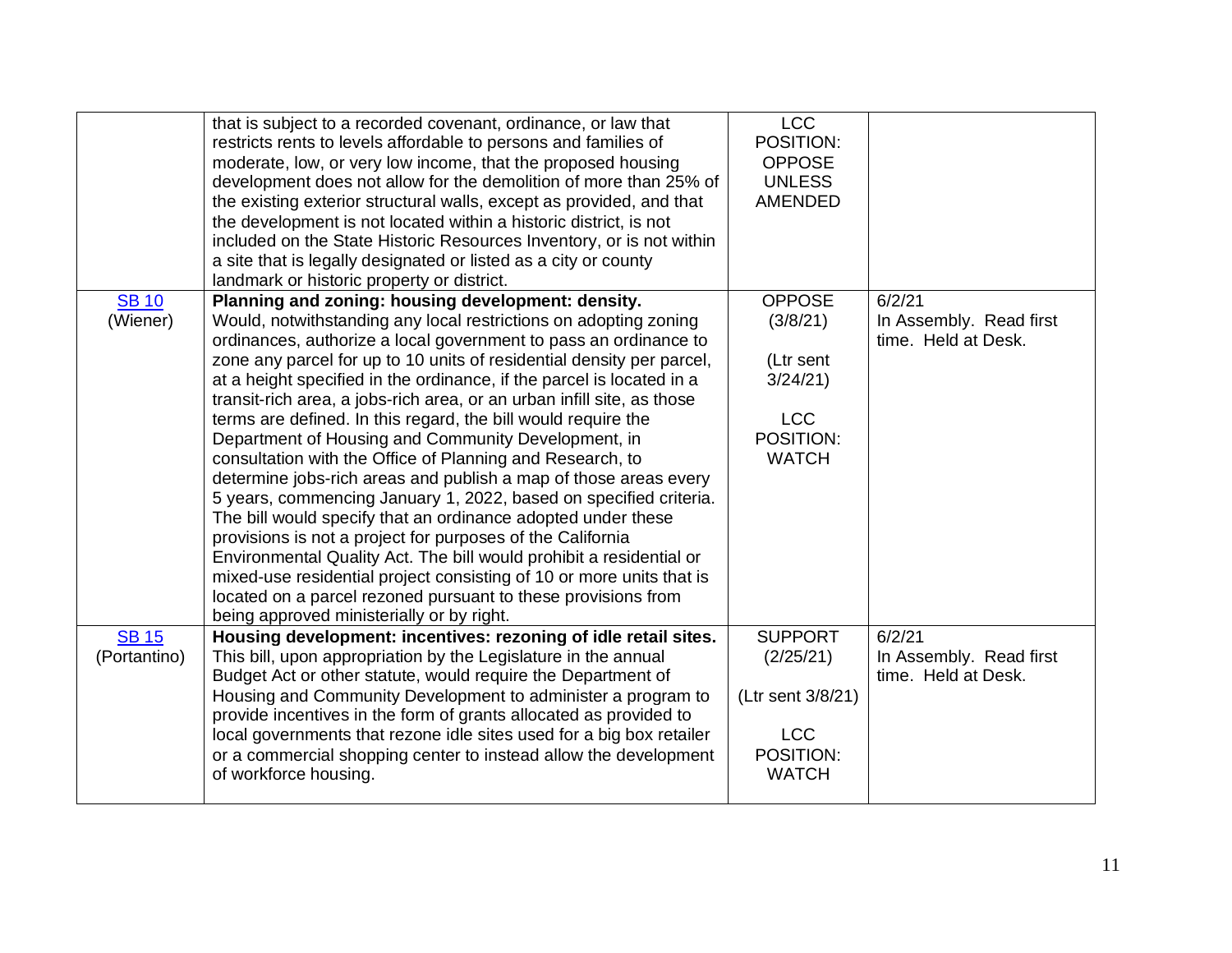| <b>SB 476</b> | California Financing Law: program administrators.                        | <b>MONITOR</b> | 6/2/21                  |
|---------------|--------------------------------------------------------------------------|----------------|-------------------------|
| (Min)         | Would additionally prohibit a program administrator from executing       |                | In Assembly. Read first |
|               | an assessment contract, commencing work under a home                     | LCC.           | time. Held at Desk.     |
|               | improvement contract that is financed by that assessment contract,       | POSITION:      |                         |
|               | or executing the home improvement contract unless, except as             | <b>WATCH</b>   |                         |
|               | specified, the property that will be subject to the assessment           |                |                         |
|               | contract has undergone an energy audit by an energy auditor, as          |                |                         |
|               | certified by the Building Performance Institute or equivalent            |                |                         |
|               | certifying entity, that includes certain information in a written report |                |                         |
|               | provided to the property owner as a printed paper copy.                  |                |                         |
| <b>SB 679</b> | Los Angeles County: affordable housing.                                  | <b>MONITOR</b> | 6/2/21                  |
| (Kamlager)    | This bill, the Los Angeles County Regional Housing Finance Act,          |                | In Assembly. Read first |
|               | would establish the Los Angeles County Affordable Housing                |                | time. Held at Desk.     |
|               | Solutions Agency and would state that the agency's purpose is to         | <b>LCC</b>     |                         |
|               | increase affordable housing in Los Angeles County by providing           | POSITION:      |                         |
|               | for significantly enhanced funding and technical assistance at a         | <b>WATCH</b>   |                         |
|               | regional level for renter protections, affordable housing                |                |                         |
|               | preservation, and new affordable housing production, as specified.       |                |                         |
|               | The bill would require a board composed of 13 voting members             |                |                         |
|               | from Los Angeles County, as specified, to govern the agency.             |                |                         |

#### **TRANSPORTATION**

| <b>AB 1147</b> | Regional transportation plan: Active Transportation Program.          | <b>MONITOR</b> | 5/28/21                     |
|----------------|-----------------------------------------------------------------------|----------------|-----------------------------|
| (Friedman)     | Would require the Strategic Growth Council convene key state          |                | In Senate. Read first time. |
|                | agencies, MPOs, and local governments to assist in completing a       | LCC.           | To Rules Committee for      |
|                | report on the overview of the California Transportation Plan. Would   | POSITION:      | assignment.                 |
|                | require that the report be completed by January 1, 2023, and          | <b>WATCH</b>   |                             |
|                | additionally assess barriers to the achievement of, and recommend     |                |                             |
|                | actions at the state, regional, and local level to achieve, state and |                |                             |
|                | regional greenhouse gas emissions reduction targets related to the    |                |                             |
|                | California Transportation Plan and all sustainable communities        |                |                             |
|                | strategies and alternative planning strategies.                       |                |                             |
| <b>SB 44</b>   | <b>California Environmental Quality Act: streamlined judicial</b>     | <b>MONITOR</b> | 6/3/21                      |
| (Allen)        | review: environmental leadership transit projects. Would              |                |                             |
|                | establish specified procedures for the administrative and judicial    |                |                             |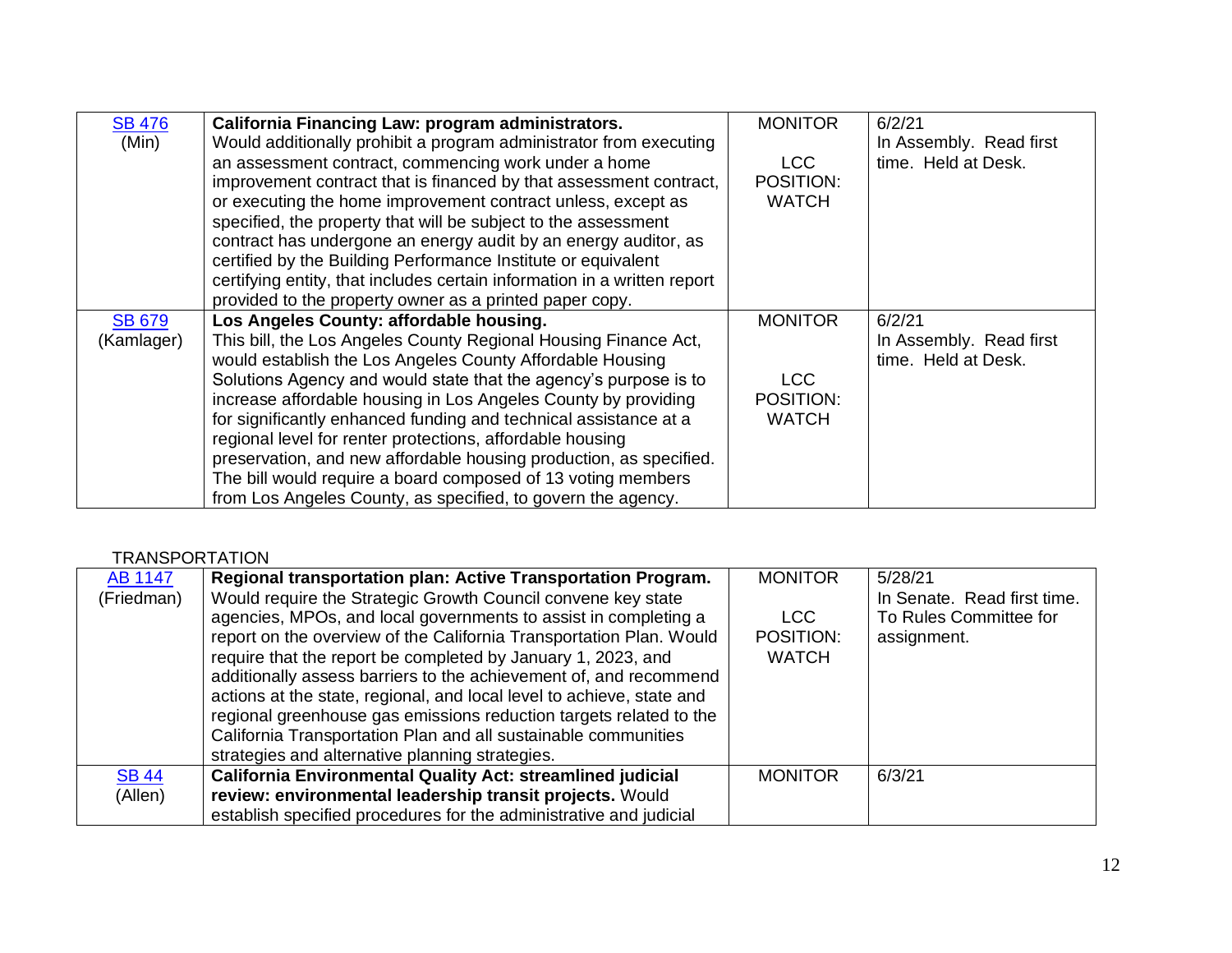| review of the environmental review and approvals granted for an        | LCC          | Referred to Assembly           |
|------------------------------------------------------------------------|--------------|--------------------------------|
| environmental leadership transit project, as defined, proposed by a    | POSITION:    | <b>Natural Resources &amp;</b> |
| public or private entity or its affiliates. Would require the Judicial | <b>WATCH</b> | <b>Judiciary Committees</b>    |
| Council, on or before April 1, 2022, to adopt rules of court           |              |                                |
| establishing procedures requiring actions or proceedings seeking       |              |                                |
| judicial review pursuant to CEQA or the granting of project            |              |                                |
| approvals, including any appeals to the court of appeal or the         |              |                                |
| Supreme Court, to be resolved, to the extent feasible, within 270      |              |                                |
| days of the filing of the certified record of proceedings with the     |              |                                |
| court to an action or proceeding seeking judicial review of the lead   |              |                                |
| agency's action related to an environmental leadership transit         |              |                                |
| project. Would require the environmental leadership transit project    |              |                                |
| to meet certain labor requirements.                                    |              |                                |

CANNABIS

| <b>AB 1138</b> | Unlawful cannabis activity: enforcement. Would impose a civil          | <b>MONITOR</b> | 5/28/21                           |
|----------------|------------------------------------------------------------------------|----------------|-----------------------------------|
| (Rubio,        | penalty on persons aiding and abetting unlicensed commercial           |                | In Senate. Read first time.       |
| Blanca)        | cannabis activity of up to \$30,000 for each violation. The bill would | LCC            | To Rules Committee for            |
|                | prohibit filing an action for civil penalties brought against a person | POSITION:      | assignment.                       |
|                | pursuant to MAUCRSA 3 years after the first date of discovery of       | <b>WATCH</b>   |                                   |
|                | the violation by a licensing authority or a participating agency,      |                |                                   |
|                | whichever is earlier or earliest.                                      |                |                                   |
| AB 1435        | <b>Noncannabis cannabinoids.</b> Would impose testing and labeling     | <b>MONITOR</b> | 3/11/21                           |
| (Carillo)      | requirements on products that are, or contain, one or more             |                | Assembly Revenue &                |
|                | psychoactive or nonpsychoactive cannabinoids that are derived          | LCC            | <b>Taxation Committee and</b>     |
|                | from a plant that is not cannabis, referred to as noncannabis          | POSITION:      | <b>Business &amp; Professions</b> |
|                | cannabinoids or NCCs. The bill would require the State                 | <b>WATCH</b>   | Committee                         |
|                | Department of Public Health to review each noncannabis                 |                |                                   |
|                | cannabinoid in use in products for sale in the state to determine      |                |                                   |
|                | whether the NCC is psychoactive and to determine the safety and        |                |                                   |
|                | efficacy of the substance. The bill would require the department to    |                |                                   |
|                | publish a list that categorizes NCCs as approved psychoactive,         |                |                                   |
|                | approved, nonpsychoactive, or not approved, as specified.              |                |                                   |
| <b>SB 235</b>  | Industrial hemp products. Would require a manufacturer of              | <b>OPPOSE</b>  | 6/1/21                            |
| (Allen)        | dietary supplements and food that includes industrial hemp to be       | <b>UNLESS</b>  | Ordered to inactive file on       |
|                | able to demonstrate that all parts of the plant used come from a       | AMENDED        | request of Senator Allen.         |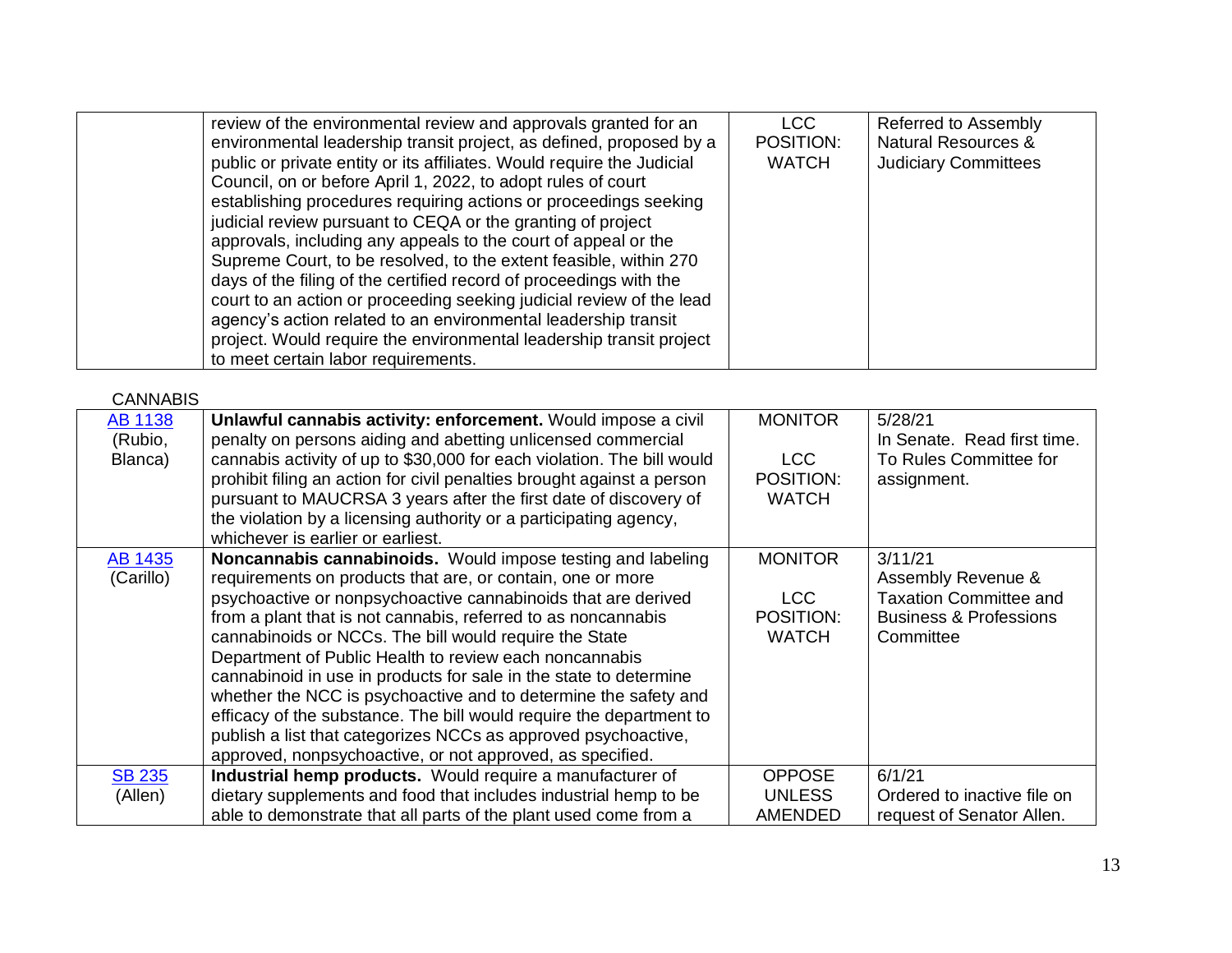| state or country that has an established and approved industrial<br>hemp program, as defined, that inspects or regulates hemp under<br>a food safety program or equivalent criteria to ensure safety for<br>human or animal consumption and that the industrial hemp | (Ltr sent<br>3/24/21             |  |
|----------------------------------------------------------------------------------------------------------------------------------------------------------------------------------------------------------------------------------------------------------------------|----------------------------------|--|
| cultivator or grower is in good standing and compliance with the<br>governing laws of the state or country of origin.                                                                                                                                                | LCC<br>POSITION:<br><b>WATCH</b> |  |

FEDERAL

| <b>HR 2307</b><br>(Deutsch) | Energy Innovation & Carbon Dividend Act. Imposes a fee on<br>the carbon content of fuels, including crude oil, natural gas, coal, or<br>any other product derived from those fuels that will be used so as<br>to emit greenhouse gases into the atmosphere.<br>The fee is imposed on the producers or importers of the fuels and<br>is equal to the greenhouse gas content of the fuel multiplied by the<br>carbon fee rate. The rate begins at \$15 in 2021, increases by \$10<br>each year, and is subject to further adjustments based on the<br>progress in meeting specified emissions reduction targets. | <b>REQUEST TO</b><br><b>CONGRESSM</b><br>AN LIEU TO<br><b>SUPPORT RE-</b><br><b>INTRODUCING</b><br>(12/8/20)<br>(Ltr sent<br>12/22/20) | 4/1/21<br>Introduced in House<br>Previously supported in last<br>session |
|-----------------------------|----------------------------------------------------------------------------------------------------------------------------------------------------------------------------------------------------------------------------------------------------------------------------------------------------------------------------------------------------------------------------------------------------------------------------------------------------------------------------------------------------------------------------------------------------------------------------------------------------------------|----------------------------------------------------------------------------------------------------------------------------------------|--------------------------------------------------------------------------|
| <b>HR 1019</b><br>(Panetta) | Electric Bicycle Incentive Kickstart for the Environment (E-<br>BIKE) Act. Creates a consumer tax credit that covers 30% of the<br>cost of an electric bicycle (up to \$1,500 credit); applies to new<br>electric bicycles that cost less than \$8,000; is fully refundable,<br>allowing lower-income workers to claim the credit.                                                                                                                                                                                                                                                                             | <b>SUPPORT</b><br>(3/8/21)                                                                                                             | 2/11/21<br>Introduced and referred to<br>Committee on Ways and<br>Means  |

## State Legislative Calendar

- June 4 Last day for each house to pass bills introduced in that house.<br>June 7 Committee meetings may resume
- June 7 Committee meetings may resume<br>June 15 Budget Bill must be passed by mid
- June 15 Budget Bill must be passed by midnight<br>July 14 Last day for policy committees to meet a
- Last day for policy committees to meet and report bills
- July 16 Summer Recess begins upon adjournment, provided Budget Bill has been passed
- Aug. 16 Legislature reconvenes from Summer Recess
- Aug. 27 Last day for fiscal committees to meet and report bills